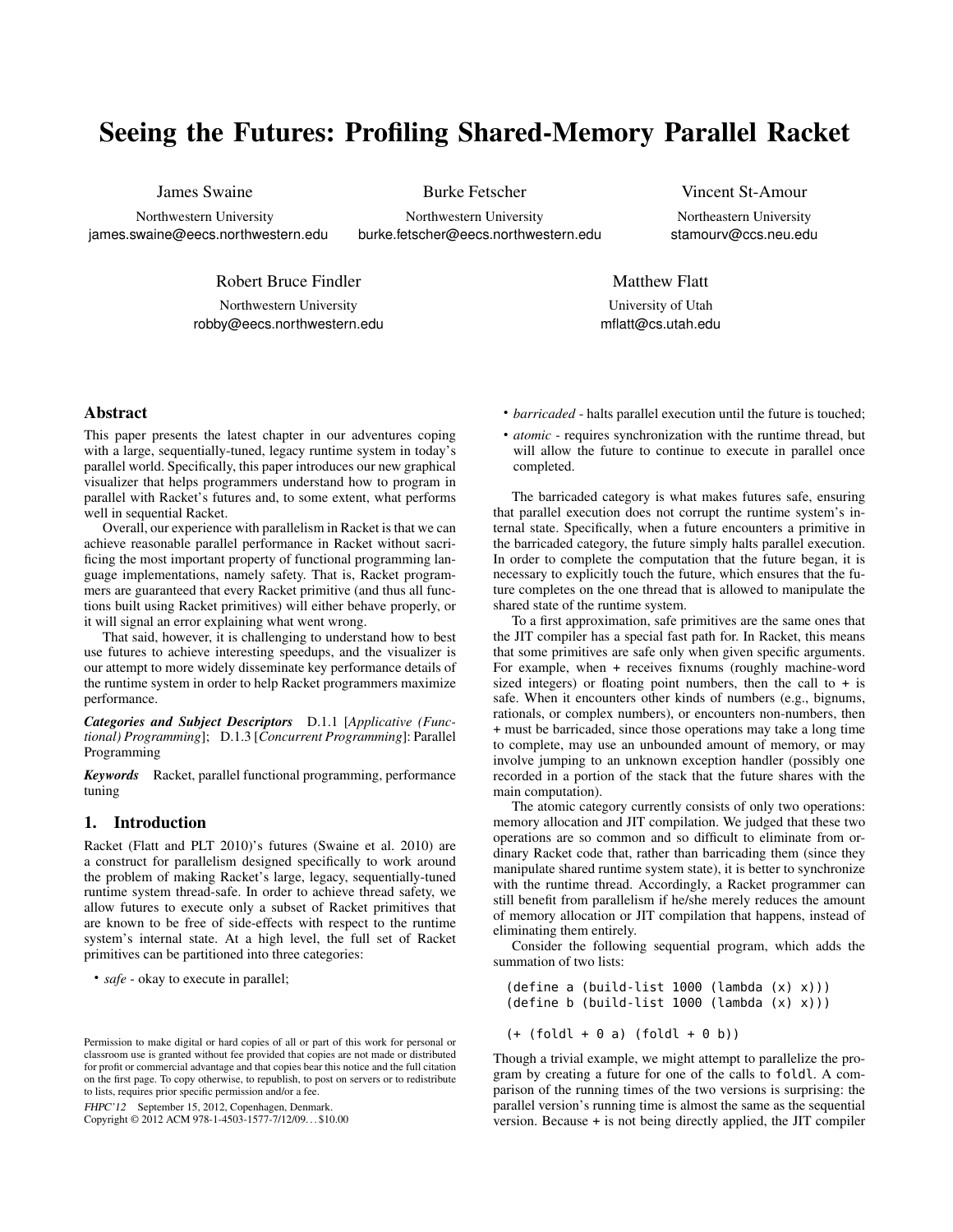

Figure 1: The Visualizer

does not inline it and thus each application of + inside foldl requires a barricade, thwarting our attempt at parallelism.

Naturally, this state of affairs calls for some help so that a Racket programmer can understand why a program behaves poorly when run in a future. This desire for tool support is exacerbated by the incremental nature of future support in Racket. That is, the futures implementation is designed to enable an incremental approach to runtime parallelization, in which primitives requiring barricades may be manually rewritten one-by-one over time to support more parallel programs.

Although an incremental approach makes adding futures to Racket possible at all, it results in an implementation in which the set of barricaded primitives is constantly shrinking. Thus, even experienced futures programmers cannot always rely on preexisting intuition about which operations are safe for parallelism.

Our experience attempting to write parallel programs that exhibit good scaling shows that it is often very difficult to understand how the underlying implementation affects a given program's potential for parallelism. This paper introduces our graphical profiling tool and demonstrates how it can help Racket programmers refine a program to avoid limitations imposed by the implementation.

The paper proceeds as follows: section 2 introduces the futures API and the visualizer. Section 3 explores how to use the visualizer to build a fast parallel implementation of a fast Fourier transform. Section 4 explains the tracing infrastructure used by Racket to record the information the visualizer requires and finally section 5 discusses related work.

# 2. Futures and the Visualizer

Programmers can spawn and join on parallel tasks via the following primitives:

## (future thunk)  $\rightarrow$  future? thunk :  $(->any)$

Creates a future construct encapsulating a thunk, and indicates to the runtime system that the body of the thunk is a good candidate for parallel execution.

$$
\begin{array}{l} \text{(touch } f) \rightarrow \text{any?} \\ f: \text{ future?} \end{array}
$$

Forces the evaluation of the thunk encapsulated by  $f$  (if it hasn't been evaluted already) and blocks until its evaluation is completed.

#### For example,

(let ([f (future (lambda () (+ 1 2)))]) (list (+ 3 4) (touch f)))

asks the system to evaluate  $(+ 1 2)$  and  $(+ 3 4)$  in parallel, and returns the two results in a list.

The visualizer window is shown in Figure 1, with the results of running this program:

```
#lang racket
(define (count-down n)
  (unless (zero? n)
    (count-down (- n 1))))
(define (lots-of-nothing)
  (count-down 1000000000))
(define f1 (future lots-of-nothing))
(define f2 (future lots-of-nothing))
(touch f1)
(touch f2)
```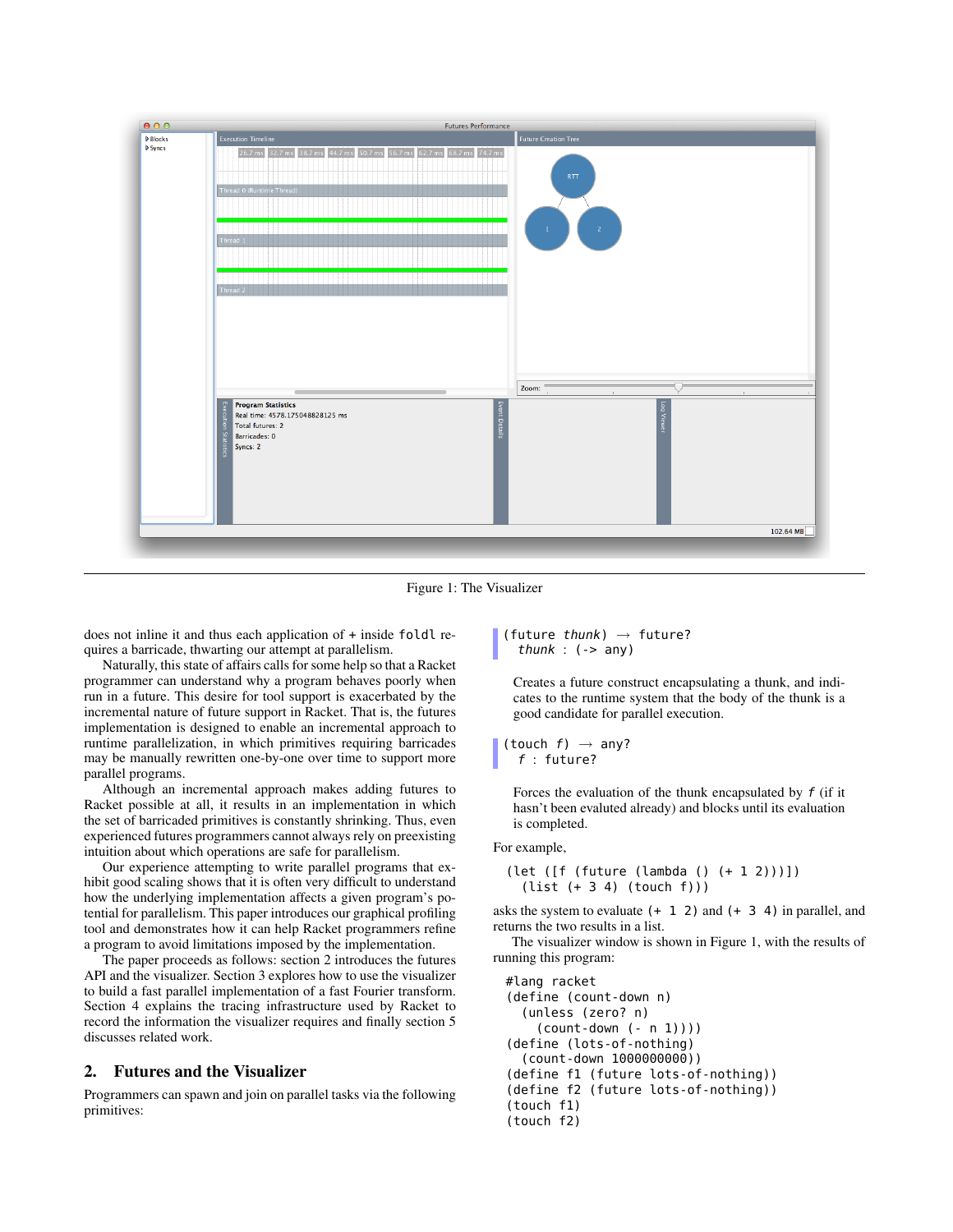The window consists of four panes. The left-most portion of the window shows the barricaded primitives encountered during the run, as well as the reasons why a future had to synchronize with the main, runtime thread. In this case, there aren't any. The upper middle portion shows what each thread in the system was doing, as a timeline. In this case, each thread was running a separate future, and the green bars indicate the future was doing work (as opposed to waiting for work or waiting for the runtime system). The upper right portion shows a tree indicating which futures created which other futures. In this case, the root node is the runtime system thread, which created the two futures. Finally, the lower portion of the window gives an overview of the program, but when the mouse passes over a portion of the upper middle pane, it gives more information about the operations happening at that point in the timeline.

# 3. Parallelizing an FFT

To give a sense of how the visualizer can help guide the implementation of a parallel algorithm, this section works through the implementation of a fast Fourier transform (FFT). All of the timings in this section (except as discussed in the last subsection) were measured on an 11" MacBook Air with 2 hyperthreaded 1.8 GHz Core i7's, for a total of four cores from Racket's perspective.

#### 3.1 Sequential FFT

To start, a sequential version of the Cooley–Tukey fast Fourier transform, fft0, is shown in Figure 2. It accepts a series of samples of a function in the time domain and returns samples of that function from the frequency domain.

The Cooley–Tukey FFT is a divide-and-conquer recursive algorithm. If the input contains a single sample, it is returned unchanged. Otherwise, the function exploits a mathematical identity of the discrete Fourier transform, namely that it can be expressed in terms of two interleaved Fourier transforms of half the size of the original. That is, the input is split into two parts: one containing the samples with even indices and another containing the samples with odd indices. This is the decimation phase, implemented by the decimate-in-time function. The Fourier transform is recursively applied to both of the smaller signals. A "twiddle factor" is then applied to the transform of the odd samples, as seen in the twiddle-factor function. Finally, the results are combined to form the complete Fourier transform by appending the pointwise sum of the results and their pointwise difference.

The mathematical identity that this algorithm relies on only holds if the two sublists are of equal length and thus our FFT algorithm only works on lists whose length is a power of 2. This is not, generally speaking, an important restriction, since the users of the FFT algorithm typically have the freedom to choose the number of sample points of the function.

The code features a few Racketisms: functions in Racket can return multiple values, which can then be bound separately using the special define-values binding construct. In this case, decimate-in-time returns the two sublists and the definevalues on line 4 catches the two values, binding them to ss and ts. The for/list construct on line 11 describes a list comprehension: the variables **b** and **c** are successively bound to each element in the sequences (in-list bs) and (in-list cs), respectively. The two lists are traversed in lock-step and the body of the comprehension is evaluated for each element of bs and cs. Then, the results of the body of the loop are collected into a list. The for/fold loop (on line 16) is a generalization of a for loop that has accumulators: evens and odds in our example. They are both initially bound to empty lists. The body of the loop (lines 20– 22) is expected to return as many values as there are accumulators. The second set of bindings in for/fold specifies the sequences

```
0 (define (fft0 as)
1 (cond
2 [(= (length as) 1) as]
3 [else
4 (define-values (ss ts)
5 (decimate-in-time as))
6 (define bs (fft0 ss))
7 (define cs (twiddle-factor (fft0 ts)))
8 (append (for/list ([b (in-list bs)]
9 [c (in-list cs)])
10 (+ b c))
11 (for/list ([b (in-list bs)]
12 [c (in-list cs)])
13 (- b c)))]))
14
15 (define (decimate-in-time as)
16 (for/fold ([evens '()]
17 [odds '()])
18 ([i (in-naturals)]
19 [a (in-list (reverse as))])
20 (if (odd? i)
21 (values (cons a evens) odds)
22 (values evens (cons a odds)))))
23
24 (define (twiddle-factor cs)
25 (define n (length cs))
26 (for/list ([k (in-naturals)]
27 [c (in-list cs)])
28 (* c (exp (/ (* pi 0+1i k) n)))))
```
Figure 2: Sequential Cooley–Tukey FFT

over which the loop iterates, as with for/list above. In this case, i iterates over the infinite sequence of natural numbers, and a iterates in reverse over the elements of as. All this taken together means that decimate-in-time returns the even and odd indexed sublists as described above. For example:

```
> (decimate-in-time '(1 2 3 4))
'(1 \; 3)'(24)
```
### 3.2 A First-cut Parallel FFT

The sequential FFT implementation has a nice decomposition structure that immediately suggests a parallelization strategy. Specifically, the two recursive calls in fft0 can be computed in parallel. Figure 3 shows the revised implementation.

The function fft1 creates two futures: one that simply recurs and another that recurs, and then applies the twiddle factor. Once the two tasks have been spawned, fft1 touches both of them, waiting for the results.

As has become folklore by now, a first-cut attempt to parallelize an implementation actually slows it down, and this program is no exception. Indeed, this version is about 12 times slower than the sequential implementation.

Opening the visualizer window and looking at the future creation tree (as shown in figure 4), immediately suggests why: when passing a list of 64 elements to fft1, our parallel implementation creates 126 futures despite there being only 4 cores available on our machine. As we will see, the implementation can cope with more futures than cores, but with this many more, the time required to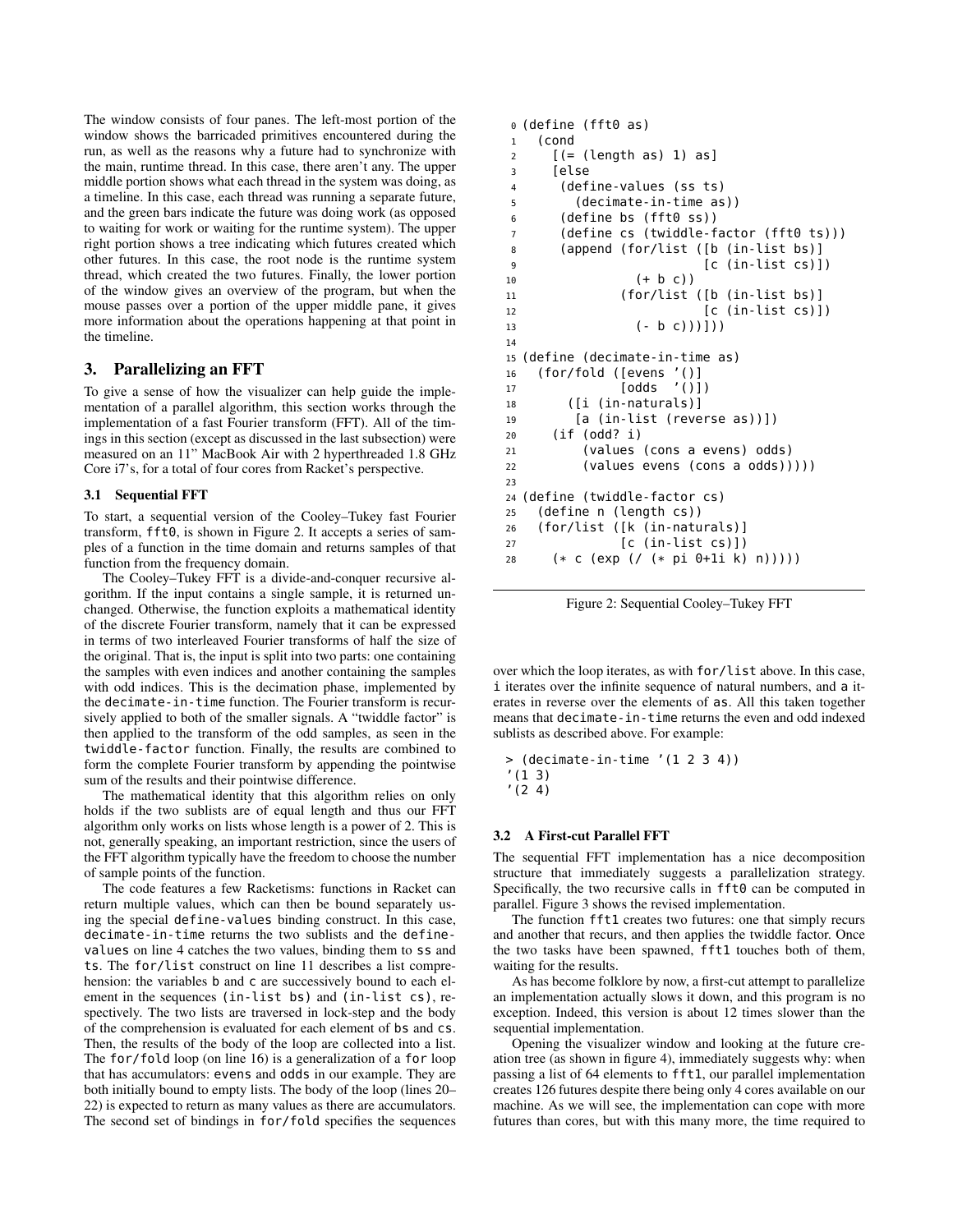

Figure 4: Future Creation Tree

```
29 (define (fft1 as)
     ( cond
30
       [ (= (length as) 1) as]31Telse
32
33
        (define-values (ss ts)
          (decimate-in-time as))
34\overline{35}(define hs
36
          (future
            (\lambda () (fft1 ss))))
37(define cs
38
\overline{3}9(future
40(\lambda () (twiddle-factor (fft1 ts)))))
41(append
         (for/list ([b (in-list (touch bs))]
42[c (in-list (touch cs))])43
            (+ b c))4445
         (for/list ([b (in-list (touch bs))]
46[c (in-list (touch cs))])47
            (-b c))])
```
Figure 3: FFT with Too Much Parallelism

create and manage the futures themselves dominates the time required to transform the list. $<sup>1</sup>$ </sup>

#### 3.3 Limiting the Amount of Parallelism

Figure 5 shows a revision of our FFT implementation that adds a depth parameter (d) to control the number of futures.

The fft2/depth function (line 55) is now the main workhorse; in addition to accepting a list to transform, it also accepts the depth parameter d; if d is 0, it stops spawning new futures and falls back to the original, sequential algorithm, fft0.

The initial value of the depth is computed by taking the base 2 logarithm of the number of processors. Since the algorithm works only on lists with length that is a power of two, we know exactly how much parallelism we can exploit. The init-d function, on line 51, shows how this is computed in Racket (the  $f1 - f \times f$  function converts a floating point integer to an exact, fixnum integer). Otherwise, the code in figure 5 is the same as the code in figure 3, except that the depth parameter is now being passed around.

Timing this version shows that it is still slower than the original, sequential FFT implementation, but only by about 10%. To see

```
48 (define (fft2 as)
    (fft2/depth as (init-d)))
49
50
51 (define (init-d)
    (define pc (processor-count))
52
    (fl->fx (ceiling (/ (log pc) (log 2)))))
53
54(define (fft2/depth as d)
55
56
    (cond
      [ (= (length as) 1) as]57
58
      [ (= d 0) (fft0 as)]59Lelse
60
        (define-values (ss ts)
          (decimate-in-time as))
61
        (define bs
62
          (future
63
64
           (\lambda \)(fft2/depth ss (- d 1))))65
        (define cs
66
67
          (future
68
           (\lambda)(twiddle-factor
69
70
              (fft2/depth ts (- d 1)))))71(append
         (for/list ([b (in-list (touch bs))]
7273
                     [c (in-list (touch cs))])(+ b c))7475(for/list ([b (in-list (touch bs))]
76
                     [c (in-list (touch cs))])77(-b c))])
```
Figure 5: Depth-limited FFT

why, we turn to the timeline portion of the visualizer. Figure 6's upper half shows a segment of the timeline, about 3.8 milliseconds into the trace of the parallel FFT. At a first glance, it looks almost like interesting things are happening in parallel, albeit not very much work. Mousing over any of those events in the window, as shown in the bottom half of figure 6, reveals the problem.

When moving the mouse over an event, the visualizer draws purple lines that connect all of the events on that future and these lines tell us that even those apparently parallel operations are really all happening on the same future, which is itself moving between different threads in the runtime system. In other words, our parallel program is effectively sequential.

If we turn to the "blocks" section of the visualizer window, we see that the functions  $+, *, /, exp, -, append, and touch are$ all barricaded. Accordingly, as soon as a future uses one of those operations it simply pauses to wait for its touch and thus does not execute in parallel.

<span id="page-3-0"></span> $1$  As you probably already noticed, figure 4 is not a screengrab from the futures visualizer; instead it is a high-resolution direct rendering of the future creation tree. This is because our future visualizer internally constructs pict objects (from a functional picture library included with Racket) when drawing them in the visualizer window, but these picts can also be rendered as pdf and included in papers, which is what we have done here and will do with the rest of the pictures in this paper. In addition to improving the print quality of this paper, this approach has the advantage that we can script the creation of the pictures and thus be confident that they are unlikely to be out of sync with the prose and the code figures.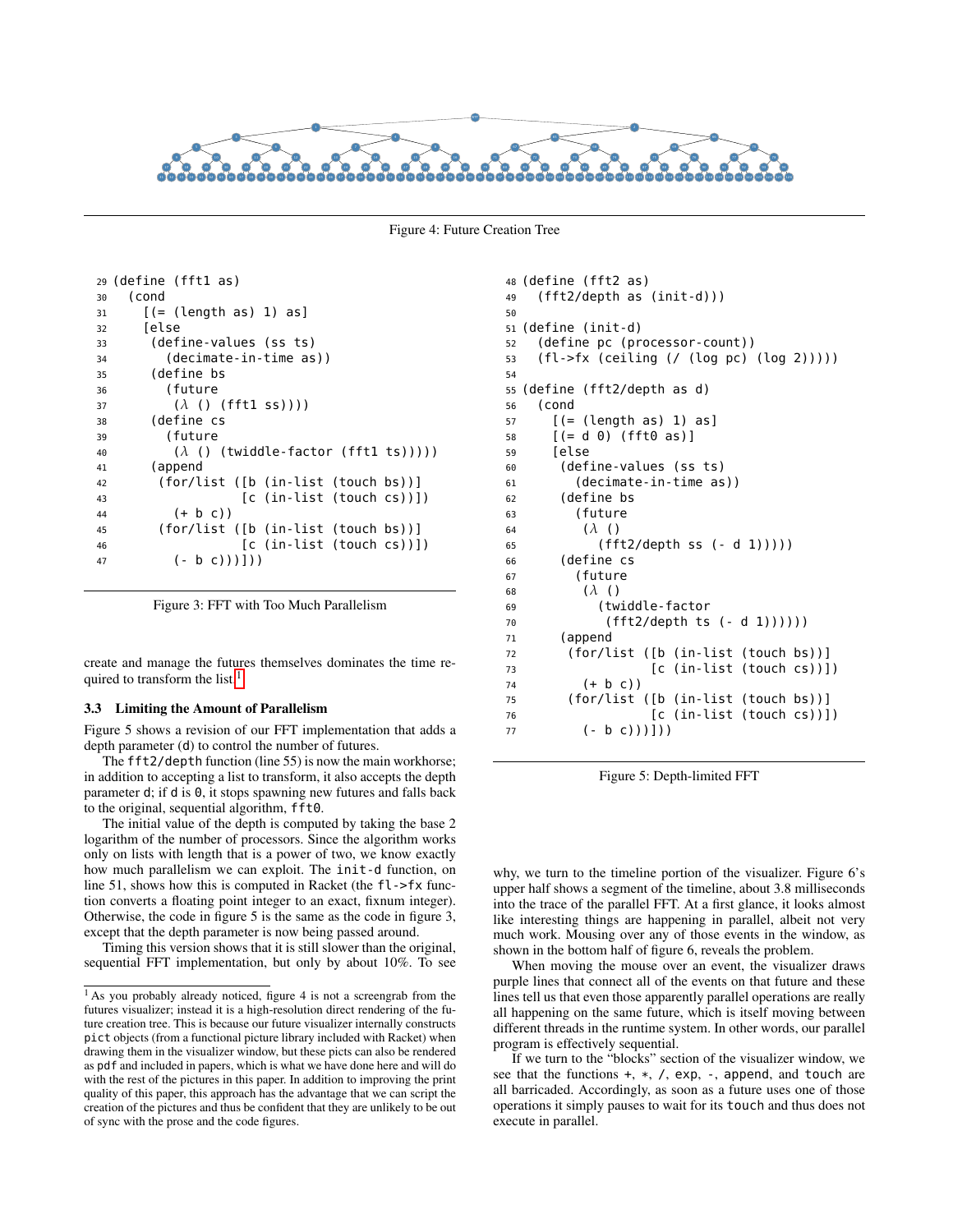

Figure 6: Future Timeline for Depth-limited FFT

#### 3.4 Introducing Typed Racket

There are two problems with the arithmetic operations: they occasionally operate on mixed arguments (e.g., floats and fixnums, or floats and complexes) and they often operate on complex numbers. Neither of those operations work in parallel futures.

Happily, porting our program to Typed Racket (Tobin-Hochstadt) and Felleisen 2008) helps with both problems (and improves the sequential performance, to boot). For the former, the type system can tell us when we use mixed-mode arithmetic;<sup>2</sup> for the latter, Typed Racket will automatically break up complex numbers into their real and imaginary components and pass them to and return them from functions separately, replacing arithmetic on complex numbers by arithmetic on floats.

Figure 7 shows the revised code for the main FFT function. The main difference is the addition of type specifications to the top-level functions. In addition, the for/list expressions must be changed into for/list: expressions so they can be annotated with types. Converting decimate-in-time and twiddle-factor requires similar revisions.

These changes eliminate the arithmetic operation barricades, leaving append and touch. Eliminating the touch barricade is not possible, due to the nature of futures, but append is more interesting. Indeed, why should we expect append to be barricaded at all? The reason is wrapped up in the history of Racket and the incremental nature of the implementation of futures. In short, append is implemented as part of the runtime system and thus has

```
78 (: fft3 ((Listof Float-Complex)
79
             \rightarrow80
             (Listof Float-Complex)))
   (define (fft3 as)
81
     (fft3/depth as (init-d)))
82
83(: fft3/depth ((Listof Float-Complex)
84
                    Integer
85
86
                    \rightarrow(Listof Float-Complex)))
87
   (define (fft3/depth as d)
88
89(cond
90
        [ (= (length as) 1) as][ (= d 0) (fft3/seq as)]Q<sub>1</sub>[else
92
         (define-values (ss ts)
93
94(decimate-in-time as))
         (define hs
95
           (future
96
97(\lambda)()(fft3/depth ss (- d 1))))98
         (define cs
99
           (future
100
            (\lambda)101
              (twiddle-factor
102
                (fft3/depth ts (- d 1))))103
         (append
104
          (for/list: : (Listof Float-Complex)
105
            ([b (in-list (touch bs))]
106
             [c (in-list (touch cs))])107
            (+ b c))108
109
          (for/list:: (Listof Float-Complex)
            ([b (in-list (touch bs))]110
             [c (in-list (touch cs))])111
112
            (-b c))])
```
Figure 7: Typed FFT

access to state that it could, in theory, corrupt. All such functions, by default, are considered unsafe and barricades are automatically put in place.

In the past, core functions like append were implemented in the runtime system for performance reasons. These days, functions like append can be implemented in Racket and still have competitive performance with those implemented in C, partly because the Racket compiler has improved to the point that it generates reasonable code and partly because implementing the function in Racket avoids the cost of the context switch from JIT-generated code to the C-based runtime system.

At this point, if the authors of the FFT implementation also contributed to the runtime system, the natural choice would simply be to port append to Racket and adjust the existing runtime system to use the Racket version instead. To determine how beneficial this improvement would be to our FFT, we implement a basic version of append in Racket and measure the performance of our algorithm.<sup>3</sup>

<span id="page-4-0"></span> $2$  In general, Typed Racket is happy to type-check such mixed-mode arithmetic (St-Amour et al. 2012), but we can add type annotations that force consistent types for all the arguments.

<span id="page-4-1"></span> $3A$  general theme in the recent history of the Racket runtime system has been moving primitives from the C-based runtime system to Racket proper, and the existence of futures has encouraged this trend. While it is somewhat annoying that seemingly simple primitives like append have not yet been migrated, over 750 such primitives exist and, as we shall see, this program turns out not to be a concrete reason to migrate append.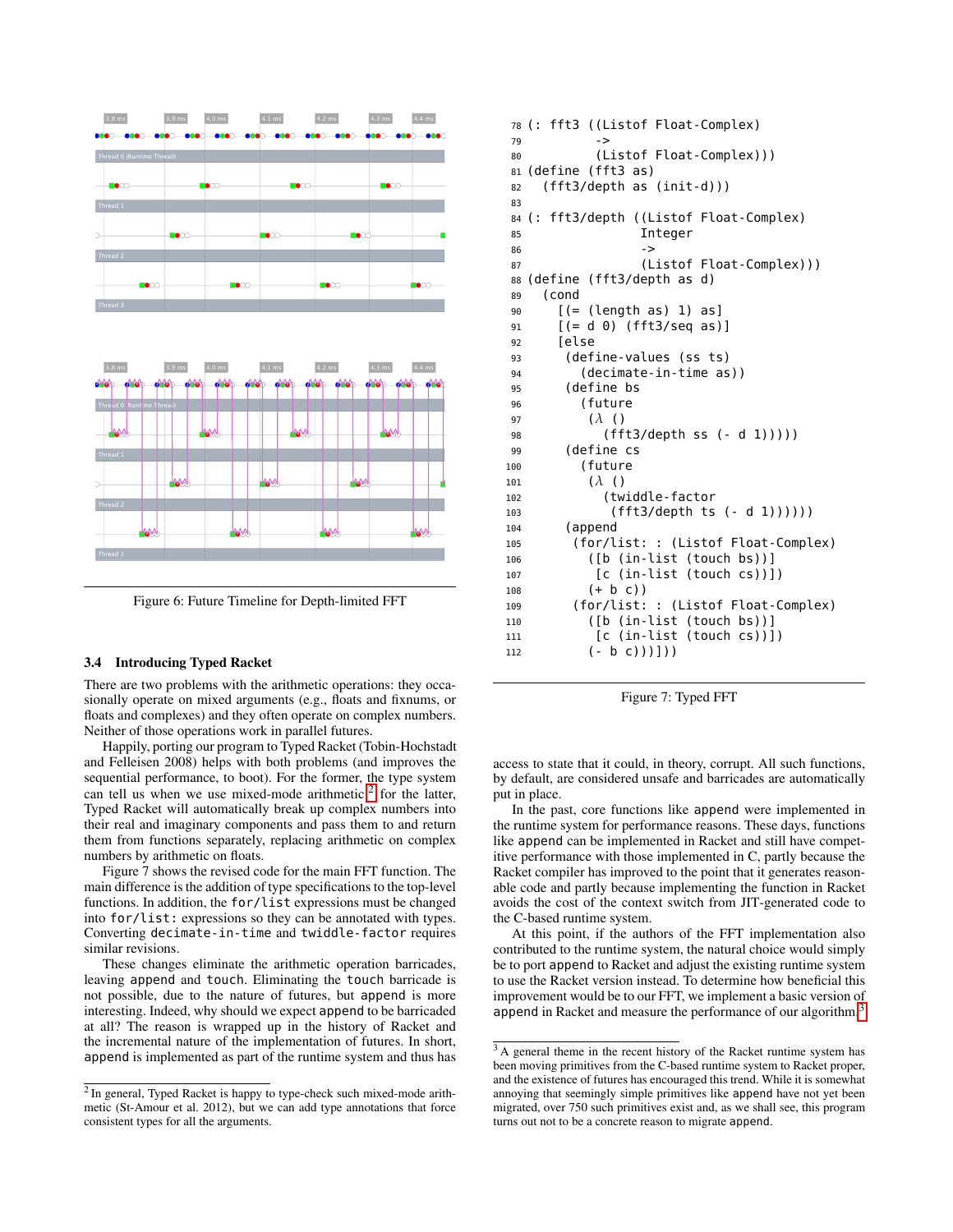

Figure 8: Future Timeline for Barricadeless FFT

#### 3.5 Allocation

At this point, on 65536 element lists, the parallel FFT is about 2.4 times as fast as the original sequential one on our four-core machine. Unfortunately, however, this speedup is not due to parallelism. We can see this by comparing the wall-clock time and the cpu time that Racket reports for a call to fft3. For the 65536 element list case, Racket reports only about 20% more cpu time than real time.

Looking more closely at the trace reveals why. Specifically, consider figure 8. It shows a section of the timeline of fft3. As you can see, there are four futures running in parallel in this section of the trace. Each little green region (where parallel work occurs) is preceded by an orange circle and followed by a white one. Mousing over them reveals that they are synchronization points where the future is allocating additional memory. So, each future is only able to do a little bit of work before it must again synchronize to allocate more memory. This is the current bottleneck that stops us from getting parallel speedup.

Looking at fft3 with allocation in mind, it is easy to see that it creates several intermediate lists that are not really necessary. One easy list to eliminate is the one created by twiddle-factor. Instead of creating a new list that holds the adjusted values, we can adjust the values in the loops at the end of our FFT algorithm, when the elements of the list are used. Figure 9 shows fft4, which is the result of performing this list fusion.

Timing fft4 reveals a 20% speedup as compared to fft3, but still no significant parallelism. The visualizer confirms that allocation-induced synchronization is still to blame.

#### 3.6 In-place FFT

To rectify this problem, we must adjust our FFT implementation to be in-place. To do so, we first copy the list into an array, perform the in-place FFT, and then extract the elements of the array, returning them as a list. To further reduce allocation, the algorithm keeps separate arrays for the real and imaginary components, avoiding allocation due to complex number boxing in the process. Figure 12 and figure 13 show the implementation in Racket.

```
113 (: fft4/depth ((Listof Float-Complex)
114 Integer
115 ->
116 (Listof Float-Complex)))
117 (define (fft4/depth as d)
118 (cond
119 [(= (length as) 1) as]
120 [(= d 0) (fft4/seq as)]
121 [else
122 (define-values (ss ts)
123 (decimate-in-time as))
124 (define bs
125 (future
126 (λ ()
127 (fft4/depth ss (- d 1)))))
128 (define cs
129 (future
130 (\lambda \)131 (fft4/depth ts (- d 1)))))
132 (define n/2 (->fl (length (touch cs))))
133 (define-values (l r)
134 (for/lists:
135 ([l : (Listof Float-Complex)]
136 [r : (Listof Float-Complex)])
137 ([b (in-list (touch bs))]
138 [c (in-list (touch cs))]
139 [k (in-naturals)])
140 (define twiddle-c
141 (* c (exp (/ (* pi 0.0+1.0i
                       (-5f1 k)143 n/2))))
144 (values (+ b twiddle-c)
145 (- b twiddle-c))))
146 (append l r)]))
```
Figure 9: Fused FFT

While this code has certainly taken a turn for the worse in its low-level nature, and it does look like C with a few extra parentheses, the programming model is decidedly still not C's: errors are still caught as soon as they happen, and there is no explicit memory management required.

Ultimately, we were led here, informed by what we learned from the visualizer about the current implementation of Racket. And indeed, figure 10 shows that we are now getting good parallelism with this version. Specifically, the large contiguous green bars indicate that significant work is occurring in parallel.

#### 3.7 How Well Did we Do?

Now that we've improved the parallel performance on our small machine, let us see how well this performs on a more significant machine and to compare it to an FFT implementation in C.

We used a machine with 4 2.1 GHz, 16 core, 64 bit AMD Opteron 6272s (for a total of 64 cores) running Red Hat Enterprise Linux Server release 6.2. The C code implements precisely the algorithm given in figure 12 and figure 13. It was compiled with gcc version 4.4.6, with optimization level -O2. Additionally, we called directly into the imperative portion of the Racket implementation, both to match the C code's behavior, but also to focus on timing the core of the algorithm, instead of the conversion from a list to a vector (and back).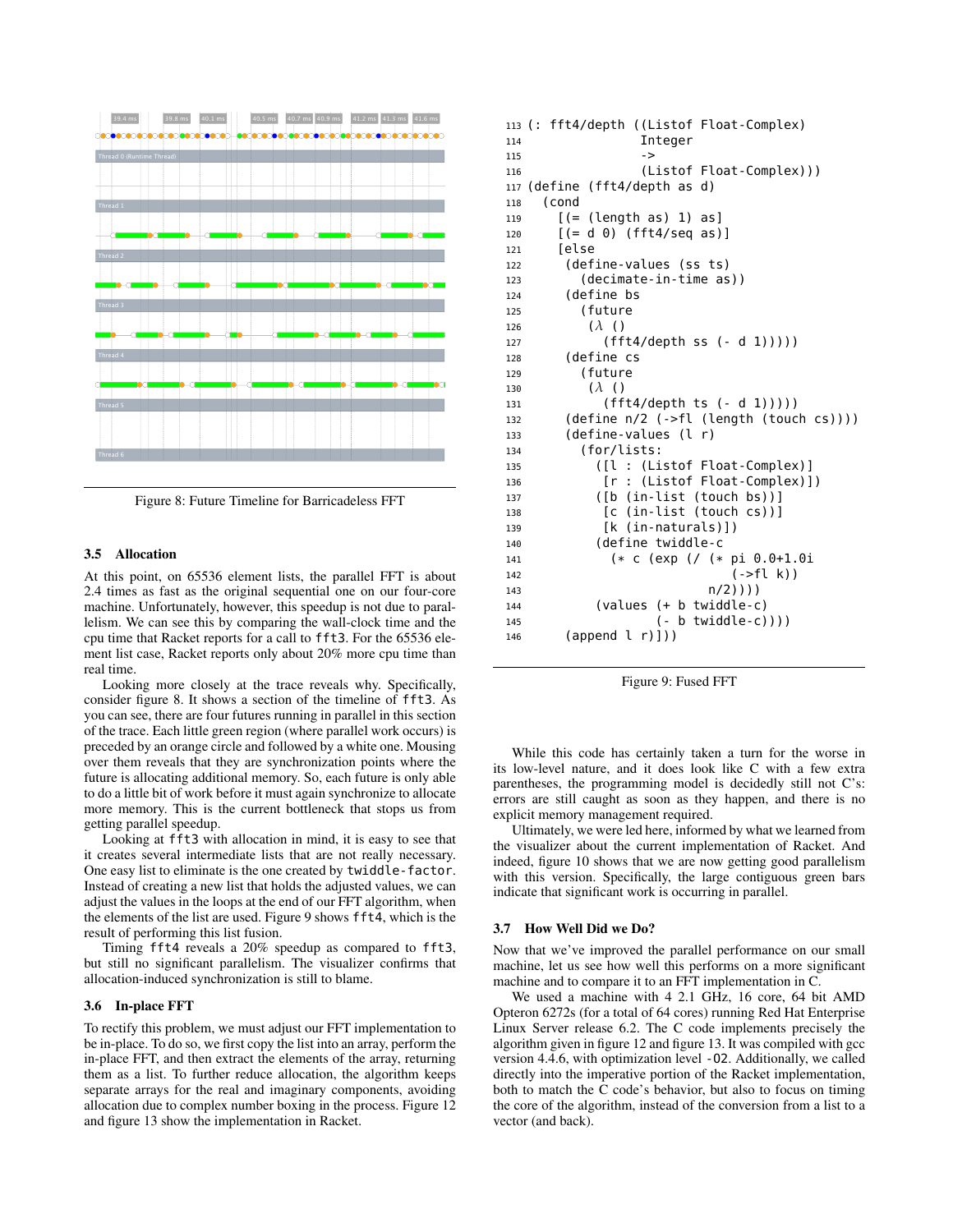

Figure 10: FFT 5's Complete Timeline with Input Size 131072



Figure 11: Comparison Between Racket and C and Parallel Speedup for Racket

These experiments were conducted with revision 55b11bf3 of the Racket git repository; details regarding setup are available here: www.eecs.northwestern.edu/~jes947/fv/.

Figure 11 shows the results. The graph on the left shows the Racket and C times at each depth, normalized to the C time. We measured times for depths up to one more than what init-d computes for our benchmarking machine. Each result is the average of 125 runs. The error bars extend one standard deviation in each direction. Generally speaking, Racket scales slightly better than the C code, but is about twice as slow. This scaling, however, is probably because the Racket version does more work than the C version in the first place.

The graph on the right of figure 11 shows the parallel speedup for Racket compared to sequential Racket. We used the same data and methodology as for the graph on the left. Note that the horizontal axis is depth, not number of cores used (the number of cores doubles at each new depth).

#### **Extracting Traces** 4.

The visualizer extracts information about a program run via Racket's logging system. Whenever a future is started, blocked, etc., the runtime system logs an event that records the future's identity, the OSlevel thread in which the event took place, a symbol representing the future-related action, the wall-clock time at which the action occurred, and optionally the name of a Racket-level procedure to help correlate the event with the program source. The visualizer can then reconstruct a trace of the computation from information in the logged events.

Since logging support is always enabled in a Racket build, the visualizer requires no additional low-level hooks into the runtime system. Like other logging systems, Racket's logging system keeps track of event consumers, so that log-entry producers can detect whether events are worth reporting and avoid the overhead of logging information that would be ignored. To track consumers, the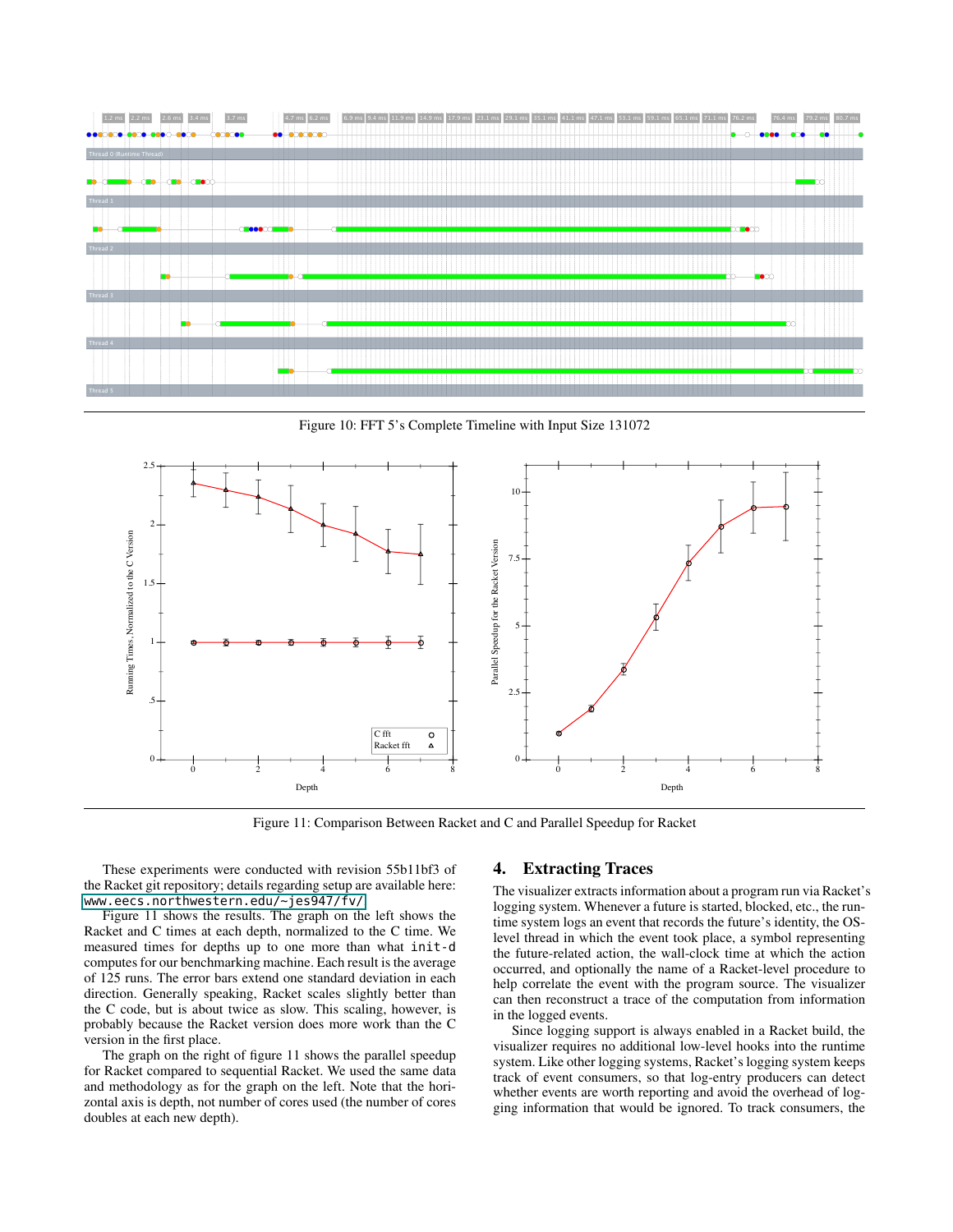```
147 (: fft5 ((Listof Float-Complex)
148 ->
149 (Listof Float-Complex)))
150 (define (fft5 as)
151 (define as-r
152 (apply flvector (map real-part as)))
153 (define as-i
154 (apply flvector (map imag-part as)))
155 (define n (flvector-length as-r))
156 (define xs-r (make-flvector n 0.0))
157 (define xs-i (make-flvector n 0.0))
158 (define d (init-d))
159 (fft5/depth as-r as-i xs-r xs-i n 0 d)
160 (for/list ([r (in-flvector as-r)]
161 [i (in-flvector as-i)])
162 (make-rectangular r i)))
163
164 (: decimate-in-time
165 (FlVector FlVector
166 FlVector FlVector
167 Integer Integer
168 -> Void))
169 (define (decimate-in-time as-r as-i
170 xs-r xs-i
171 n/2 start)
172 (for ([i (in-range n/2)])
173 (define si (+ start i))
174 (define si2 (+ si i))
175 (define si21 (+ si2 1))
176 (define sin2 (+ si n/2))
177 (flvector-set!
178 xs-r si (flvector-ref as-r si2))
179 (flvector-set!
180 xs-i si (flvector-ref as-i si2))
181 (flvector-set!
182 xs-r sin2 (flvector-ref as-r si21))
183 (flvector-set!
184 xs-i sin2 (flvector-ref as-i si21))))
185
186 (: twiddle-factor
187 (FlVector FlVector
188 Integer Integer -> Void))
189 (define (twiddle-factor cs-r cs-i
190 n/2 start)
191 (define c (/ (* pi 0.0+1.0i) (->fl n/2)))
    (for ([k (in-range n/2)])193 (define k-start (+ k start))
194 (define res
195 (* (make-rectangular
196 (flvector-ref cs-r k-start)
197 (flvector-ref cs-i k-start))
198 (exp (* c (->fl k))))<br>
199 (flvector-set! cs-r k-start
      199 (flvector-set! cs-r k-start
200 (real-part res))
201 (flvector-set! cs-i k-start
202 (imag-part res))))
```
 (: fft5/depth (FlVector FlVector FlVector FlVector Integer Integer Integer -> Void)) (define (fft5/depth as-r as-i xs-r xs-i n start d) (unless (= n 1) (define n/2 (quotient n 2)) (decimate-in-time as-r as-i xs-r xs-i n/2 start) (cond [(= d 0) (fft5/depth xs-r xs-i as-r as-i n/2 start 0) (fft5/depth xs-r xs-i as-r as-i n/2 (+ start n/2) 0) (twiddle-factor xs-r xs-i n/2 (+ start n/2))] [else (define bs (future 224 ( $\lambda$  () (fft5/depth xs-r xs-i as-r as-i n/2 start (- d 1))))) (define cs (future (*λ* () (fft5/depth xs-r xs-i as-r as-i n/2 (+ start n/2) (- d 1)) (twiddle-factor xs-r xs-i n/2 (+ start n/2))))) (touch bs) (touch cs)]) (for ([k (in-range n/2)]) (define sk (+ start k)) (define sk2 (+ sk n/2)) (define br (flvector-ref xs-r sk)) (define bi (flvector-ref xs-i sk)) (define cr (flvector-ref xs-r sk2)) (define ci (flvector-ref xs-i sk2)) (flvector-set! as-r sk2 (- br cr)) (flvector-set! as-i sk2 (- bi ci)) (flvector-set! as-r sk (+ br cr)) (flvector-set! as-i sk (+ bi ci)))))

Figure 13: In-place FFT, part ii

Figure 12: In-place FFT, part i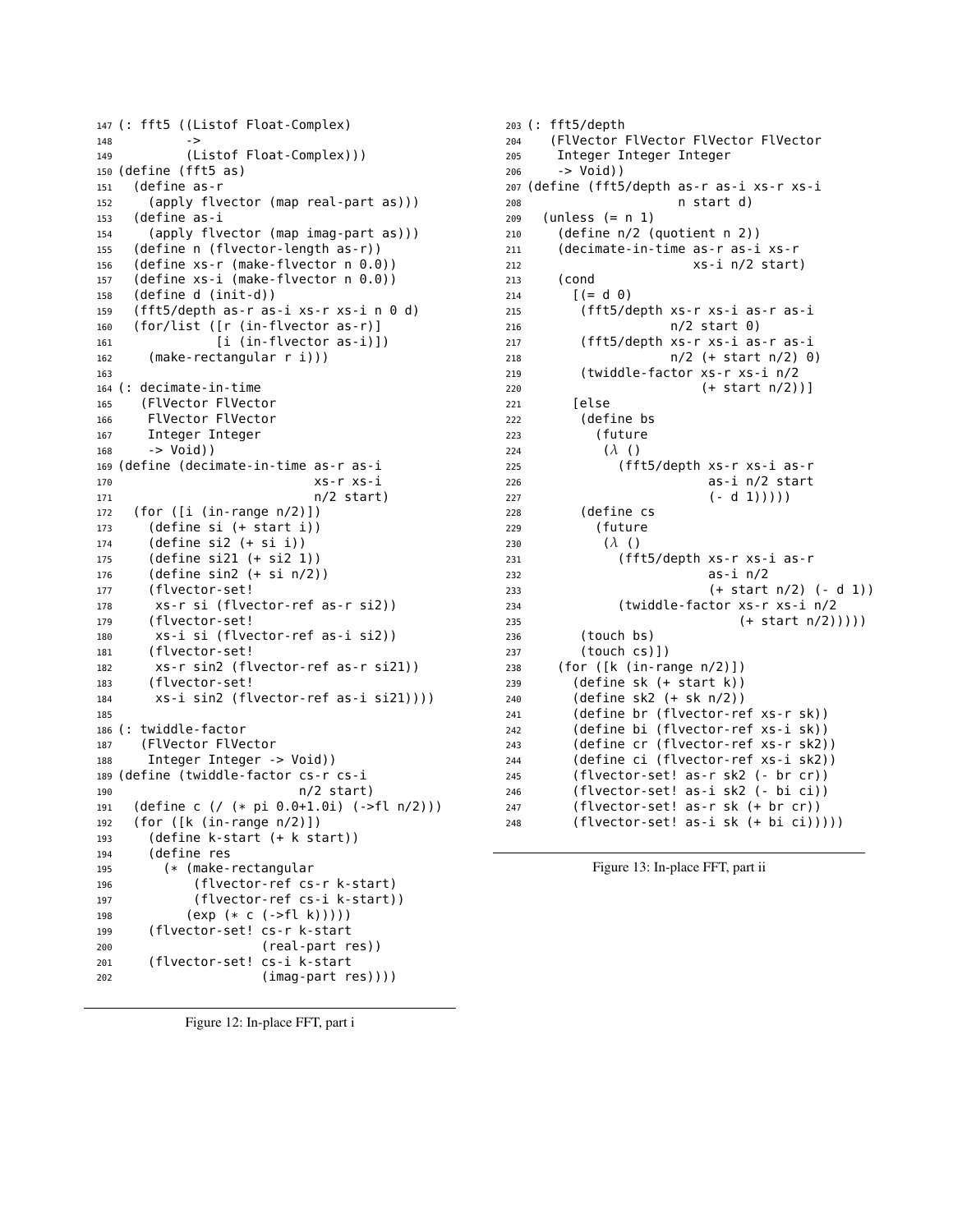log is not an object that can be read directly; instead, logged events are received through *log receiver* objects that include a particular level, such as "error," "warning," or "debug." The current effective logging level (the highest level at which a receiver is active) can be queried and compared against the level of a potential log event.

The log-level test is cheap enough for the runtime thread to use at any time, but it involves enough objects and caches that it would not be safe within a future. Instead of using the log directly, each future thread maintains its own queue of events, which the runtime thread periodically converts into regular log events (if there is any relevant receiver). A future thread's log queue is a fixed-size array that contains only atomic values, which minimizes its locking and memory-management requirements. Furthermore, entries are added to the log queue only for events that require some other synchronization, such as changing the state of a future, so logqueue locking piggy-backs on existing locks. Since the log queue has a fixed size, it can overflow, in which case a "queue overflow" event replaces the most recent event; log overflow is rare, and the explicit event ensures that the visualizer can fall back to reporting approximate information if an overflow occurs.

Despite efforts to minimize the cost of logging, when many events are generated and consumed by a receivers, overhead is unavoidable. Such a setting, however, corresponds to a slow program whose performance is being analyzed, so the overhead remains small relative to the computation and worthwhile to the user.

# 5. Related Work

Futures are one of two forms of parallelism available in Racket, the other being *places* (Tew et al. 2011). The two approaches share the common problem of coping with Racket's large, legacy runtime system. Unlike futures, places circumvent this problem by cloning most of the runtime system state and thus allow communication between parallel tasks only via explicit message passing. This approach has the advantage that any Racket program can be made to run in parallel (unlike futures, where programs must avoid barricades), but with the disadvantages that creating a place is more expensive and in most cases communication requires copying data.

Futures are based on similar constructs in Multilisp (Halstead 1985), but differ in that Racket's futures require an explicit touch and may not exhibit parallelism because of the legacy code in the runtime system.

Threadscope (Jones Jr. et al. 2009) is a visualization tool for Parallel Haskell. It organizes trace information into a timeline displaying work done by individual Haskell Execution Contexts, which roughly correspond to operating system threads. The tool uses a non-allocating, buffered per-thread logging scheme that incurs minimal overhead (similar to Racket's future logging). Berthold and Loogen (2007) developed the Eden Trace Viewer, a similar tool, for Eden, a parallel extension to Haskell that supports distributed computation. The Eden viewer is designed to assist in performance tuning and provides visual displays of state and communication data at the machine, thread, and process level.

Runciman and Wakeling (1993) demonstrated the use of a "parallelism profile graph" to aid in the subtle problem of the optimal placement of parallel annotations. Instead of processing logs from actual parallel execution, they used a compiler extension to produce programs that simulate parallelism, which generated logs used to construct their profile graphs. Racket has a similar construct: would-be-future, that runs sequentially, but produces the same logging that future would. This helps the Racket programmer determine the extent to which his/her program encounters barricades.

Various tools have been developed to aid in optimizing parallel programs designed for distributed environments. Jumpshot (Zaki et al. 1999) is a free visualizer for MPI programs that displays both communication patterns and timelines of process state on a pernode and global basis.

VAMPIR (Knupfer et al. 2008) is a commercial visualization tool which can be used to profile programs in both distributed and shared-memory environments. The tool is capable of using multiple methods of instrumentation depending on program environment and libraries used (MPI, OpenMP), and offers graphical displays for a large array of metrics. VAMPIR uses an open trace format (Knupfer et al. 2006), which is shared with a number of other tools. While reusing that trace format would give us interoperability with these existing tools, our traces record Racket-specific information that cannot be accomodated by OTF; restricting logging to such a format would greatly limit the usefulness of our visualizer.

Kergommeaux et al. (2000) developed Paje for ATHAPASCAN, a system leveraging two levels of parallelism using a distributed network of shared-memory multi-processor nodes. Paje reads log information into a simulator which is used to produce interactive timeline visualizations at the network, node, and processor levels.

Cilkview (He et al. 2010) is an analysis tool targeting the Cilk++ extensions to C++. It is able to give upper and lower bounds on the parallelism available in a specific program by running it sequentially and recording some information about its behavior. It also provides a harness to run the program at different levels of parallelism to test the results of its analysis.

IBM's Tuning Fork (Bacon et al. 2007) is a trace-based visualization tool targeting real-time systems. It provides both real-time and replayable information display in an extensible framework with some innovative default visualizations, notably an "oscilloscope" view that can show behavior across a wide range of time scales.

*Acknowledgments* Thanks to Peter Dinda for letting us use his 64 core machine for the results in section 3.7. Thanks to Neil Toronto for his input regarding the timing analysis. Thanks to Sam Tobin-Hochstadt and the anonymous FHPC 2012 reviewers for their feedback on the paper. This work was partially supported by the NSF.

# Bibliography

- David F. Bacon, Perry Cheng, Daniel Frampton, and David Grove. TuningFork: Visualization, Analysis and Debugging of Complex Real-time Systems. IBM Research, RC24162, 2007.
- Jost Berthold and Rita Loogen. Visualizing Parallel Functional Program Runs: Case Studies with the Eden Trace Viewer. In *Proc. Intl. Conf. on Parallel Computing: Architectures, Algorithms, and Applications*, 2007.
- Matthew Flatt and PLT. Reference: Racket. PLT Inc., PLT-TR-2010-1, 2010. <http://racket-lang.org/tr1/>
- Robert H. Halstead Jr. A language for concurrent symbolic computation. *ACM Transactions on Programming Languages and Systems*, 1985.
- Yuxiong He, Charles E. Leiserson, and William M. Leiserson. The Cilkview Scalability Analyzer. In *Proc. ACM Symp. Parallelism in Algorithms and Architectures*, pp. 145–156, 2010.
- Don Jones Jr., Simon Marlow, and Satnam Singh. Parallel performance tuning for Haskell. In *Proc. ACM Symp. Haskell*, pp. 81–92, 2009.
- J. Chassin de Kergommeaux, B. Stein, and P.E. Bernard. Paje, an interactive tool for tuning multi-threaded parallel applications. *Parallel Computing* 26, pp. 1253–1274, 2000.
- Andreas Knupfer, Ronny Brendel, Holger Brunst, Hartmut Mix, and Wolfgang E. Nagel. Introducing the Open Trace Format (OTF). In *Proc. Intl. Conf. on Computational Science*, pp. 526–533, 2006.
- Andreas Knupfer, Holger Brunst, Jens Doleschal, Matthias Jurenz, Matthias Lieber, Holger Mickler, Matthias S. Muller, and Wolfgang E. Nagel. The Vampir Performance Analysis Tool-Set. *Tools for High Performance Computing* 4, pp. 139–155, 2008.
- Colin Runciman and David Wakeling. Profiling Parallel Functional Computations (Without Parallel Machines). In *Proc. Glasgow Workshop on Functional Programming*, pp. 236–251, 1993.